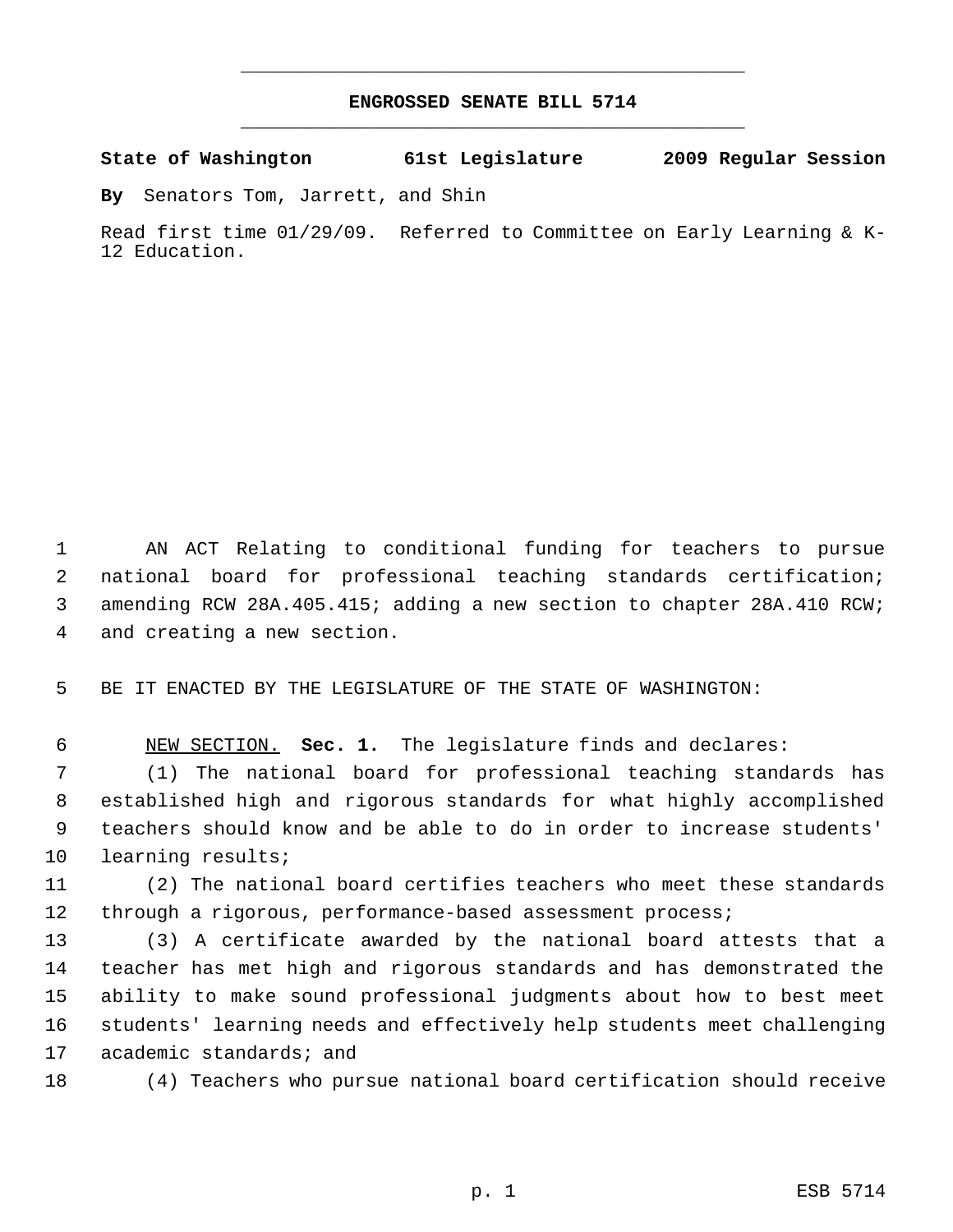funding assistance in order to encourage more teachers to pursue certification for the benefit of Washington students.

 NEW SECTION. **Sec. 2.** A new section is added to chapter 28A.410 RCW to read as follows:

 (1) Certificated instructional staff who have met the eligibility requirements and have applied for certification from the national board for professional teaching standards shall receive a conditional two thousand dollars or the amount set by the office of the superintendent of public instruction to reflect the current assessment fee, not including the initial up-front candidacy payment. The fee shall be an advance on the first annual bonus under RCW 28A.405.415. The assessment fee for national certification is provided in addition to compensation received under a district's salary schedule adopted in accordance with RCW 28A.405.200 and shall not be included in calculations of a district's average salary and associated salary limitation under RCW 28A.400.200.

 (2) Recipients who fail to receive certification after three years are required to repay the assessment fee, not including the initial up- front candidacy payment, as set by the national board for professional teaching standards and administered by the office of the superintendent of public instruction. The office of the superintendent of public instruction shall adopt rules to define the terms for initial grant of the assessment fee and repayment, including applicable fees.

 **Sec. 3.** RCW 28A.405.415 and 2008 c 175 s 2 are each amended to read as follows:

 (1)(a) Except as provided in section 2 of this act, certificated instructional staff who have attained certification from the national board for professional teaching standards shall receive a bonus each year in which they maintain the certification. The bonus shall be calculated as follows: The annual bonus shall be five thousand dollars in the 2007-08 school year. Thereafter, the annual bonus shall increase by inflation.

 (b) Certificated instructional staff who receive an advance under section 2 of this act shall receive the remainder of their first annual bonus during the first year they are eligible for the bonus under this section.